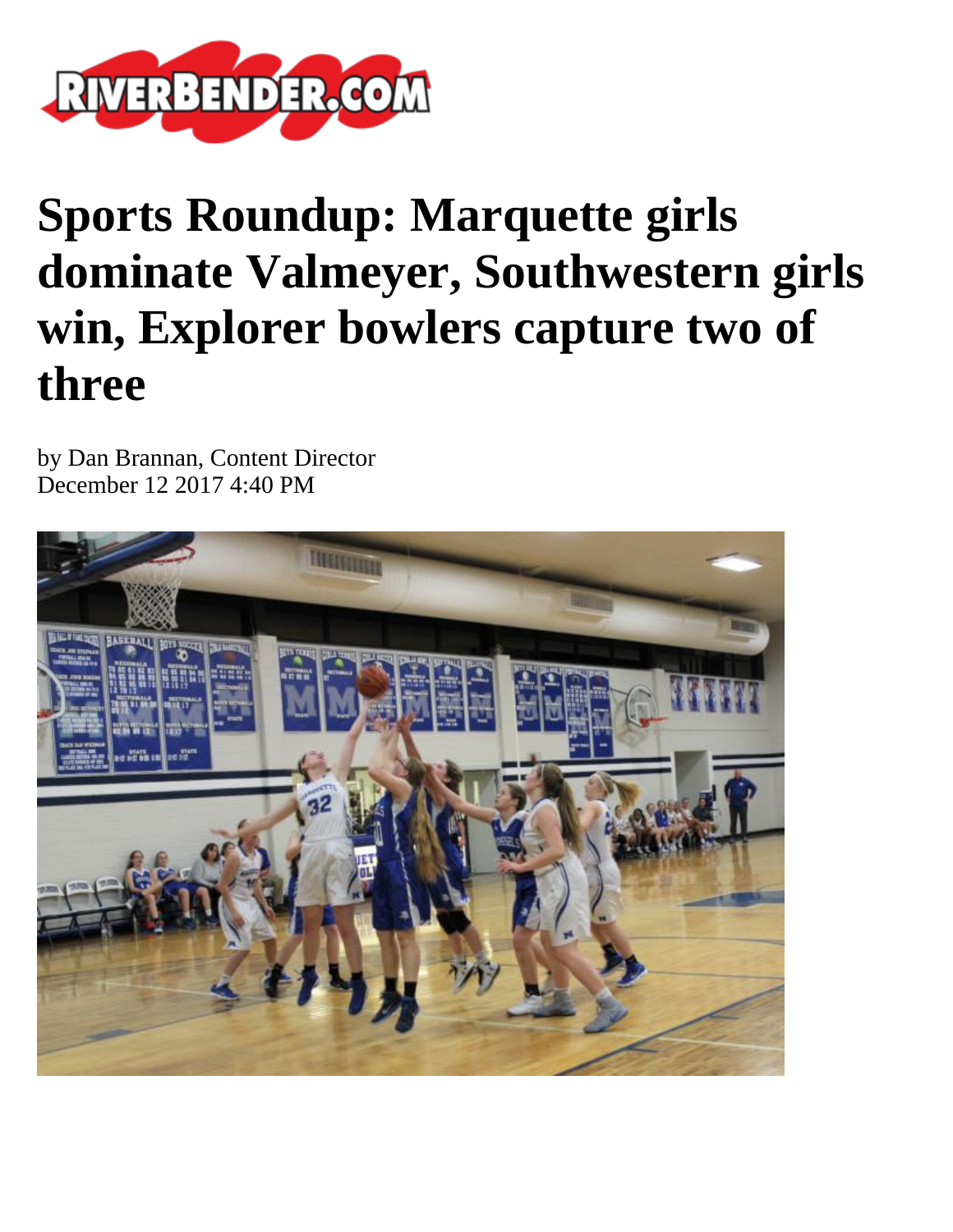## **GIRLS BASKETBALL**

**MARQUETTE CATHOLIC 74, VALMEYER 20:** Marquette Catholic stormed out to a 24-0 quarter-time lead on Valmeyer and went on to defeat the Pirates 74-20 in the opening night of the Waterloo Gibault Candy Cane Classic tournament Monday night; the Explorers went to 9-1 on the year, while the Pirates went to 0-8.

Peyton Kline was one of four Explorers in double figures on the night with 20 points; Emma Nicholson followed with 13 points and Lauren Fischer and Lila Snider with 11 each. Marquette takes on host Gibault at 6 p.m. Wednesday in a semifinal contest; the tournament runs through Saturday afternoon.

**WATERLOO GIBAULT 30, EAST ALTON-WOOD RIVER 21:** Kayla Brantley had nine points for East Alton-Wood River Monday night, but the Oilers dropped a 30- 21 decision to Waterloo Gibault in the opening game of Gibault's Candy Cane Classic tournament. The Oilers fell to 3-4 on the year, while the Hawks improved to 7-4.

Ashlyn Wightman led the Hawks with 10 points on the night; the Oilers were relegated to the consolation bracket, where they will meet Valmeyer at 7:30 p.m. Wednesday in a consolation semifinal match. The tournament runs through Saturday afternoon.

**METRO EAST LUTHERAN 56, MARISSA 46:** Metro East Lutheran held off Marissa 56-46 in a non-conference game at Hooks Gym in Edwardsville Monday night; the Knights improved to 4-4 on the year, while the Meteors fell to 4-4.

Ellen Schulte led MEL with 18 points, with Sami Kasting adding 11 on the night. MEL next takes on Gillespie on the road at 6 p.m. Thursday before visiting Brussels on the road at 2:30 p.m. Saturday.

**PIASA SOUTHWESTERN 38, PANA 36:** Piasa Southwestern improved to 6-5 overall, 1-1 in the South Central Conference with a 38-36 win over Pana at home Monday night.

Piasa visits Litchfield at 6 p.m. Thursday, then heads to Greenville for a 7:30 p.m. Dec. 21 game before the holidays.

**CARLINVILLE 47, ROXANA 28:** Emma Lucas had 17 points for Roxana in the Shell's 47-28 South Central Conference loss to Carlinville on the road Monday night; the Shells fell to 1-7 overall, 0-3 in the SCC, while the Cavaliers went to 6-5 overall, 2-2 in the league.